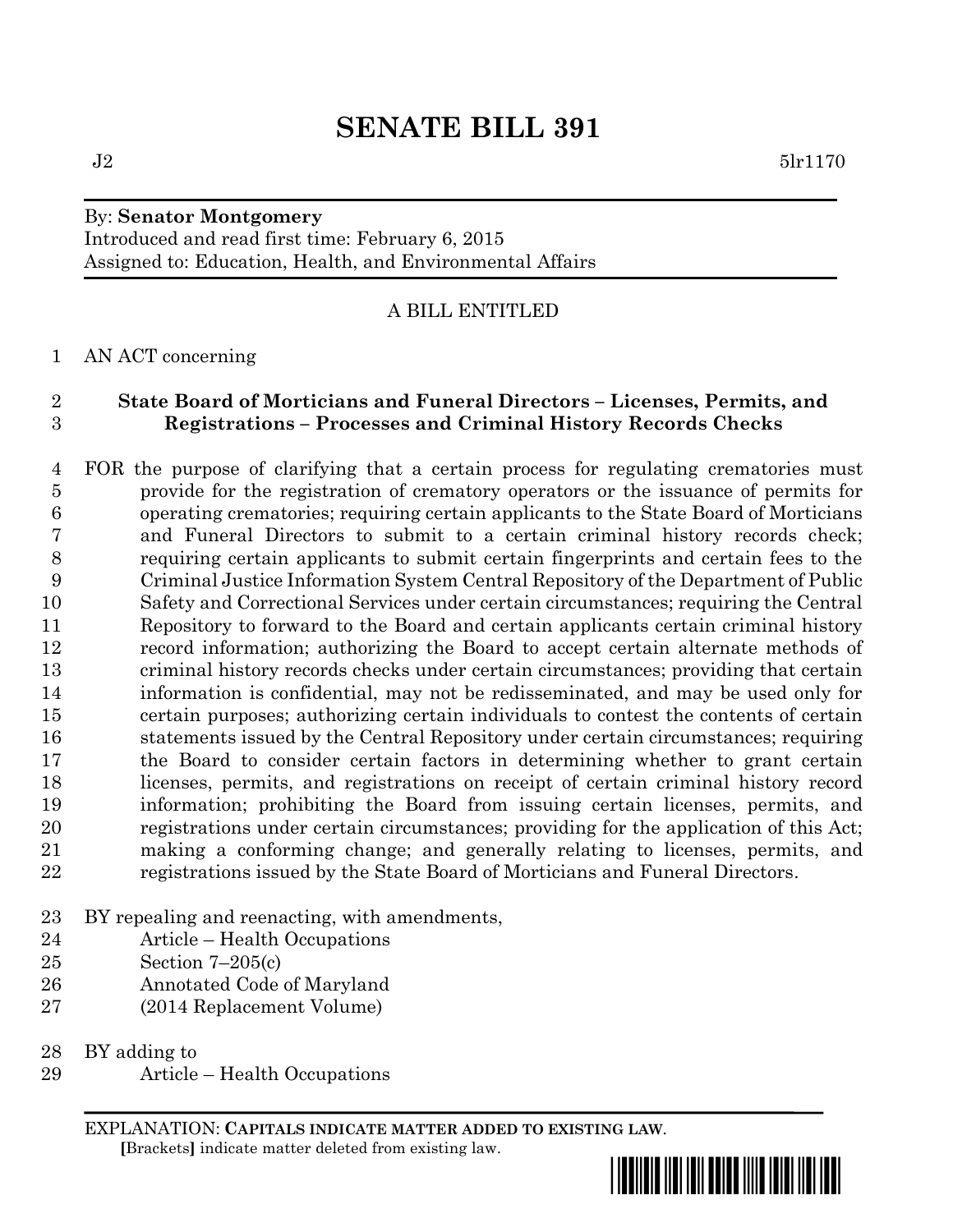| 1<br>$\overline{2}$<br>$\boldsymbol{3}$ | Section 7-301.1<br>Annotated Code of Maryland<br>(2014 Replacement Volume)                                                                                                                                                |
|-----------------------------------------|---------------------------------------------------------------------------------------------------------------------------------------------------------------------------------------------------------------------------|
| 4<br>5                                  | SECTION 1. BE IT ENACTED BY THE GENERAL ASSEMBLY OF MARYLAND,<br>That the Laws of Maryland read as follows:                                                                                                               |
| 6                                       | <b>Article - Health Occupations</b>                                                                                                                                                                                       |
| 7                                       | $7 - 205.$                                                                                                                                                                                                                |
| 8                                       | In conjunction with the Office of Cemetery Oversight, the Board shall:<br>$\left( \mathrm{c}\right)$                                                                                                                      |
| 9                                       | (1)<br>Establish a process for regulating crematories that provides for:                                                                                                                                                  |
| 10<br>11                                | [licensure]<br>Registration OF CREMATORY OPERATORS or<br>(i)<br>ISSUANCE OF PERMITS FOR OPERATING CREMATORIES, and renewal;                                                                                               |
| 12<br>13                                | Applications, including certification of ownership<br>(ii)<br>and<br>identification of individuals who will perform cremation;                                                                                            |
| 14                                      | Registration or [licensure] PERMIT fees;<br>(iii)                                                                                                                                                                         |
| 15                                      | Inspections and oversight;<br>(iv)                                                                                                                                                                                        |
| 16                                      | Grounds for discipline and penalties; and<br>(v)                                                                                                                                                                          |
| 17                                      | Complaints and hearings; and<br>(vi)                                                                                                                                                                                      |
| 18<br>19                                | Adopt regulations that are identical to regulations adopted by the<br>(2)<br>Director of the Office of Cemetery Oversight to:                                                                                             |
| 20                                      | (i)<br>Implement item (1) of this subsection; and                                                                                                                                                                         |
| 21                                      | Ensure public health and safety.<br>(ii)                                                                                                                                                                                  |
| 22                                      | $7 - 301.1.$                                                                                                                                                                                                              |
| 23<br>24<br>25                          | (A)<br>THIS SECTION DOES NOT APPLY TO THE REGISTRATION OF CREMATORY<br>OPERATORS OR ISSUANCE OF PERMITS FOR OPERATING CREMATORIES UNDER<br>REGULATIONS ADOPTED UNDER $\S$ 7-205(C) OF THIS SUBTITLE.                      |
| 26<br>$27\,$<br>28                      | (B)<br>IN ADDITION TO ANY OTHER REQUIREMENT FOR A LICENSE, PERMIT, OR<br>REGISTRATION ISSUED UNDER THIS TITLE, AN APPLICANT FOR A LICENSE, PERMIT,<br>OR REGISTRATION SHALL SUBMIT TO A CRIMINAL HISTORY RECORDS CHECK IN |

**ACCORDANCE WITH SUBSECTION (C) OF THIS SECTION.**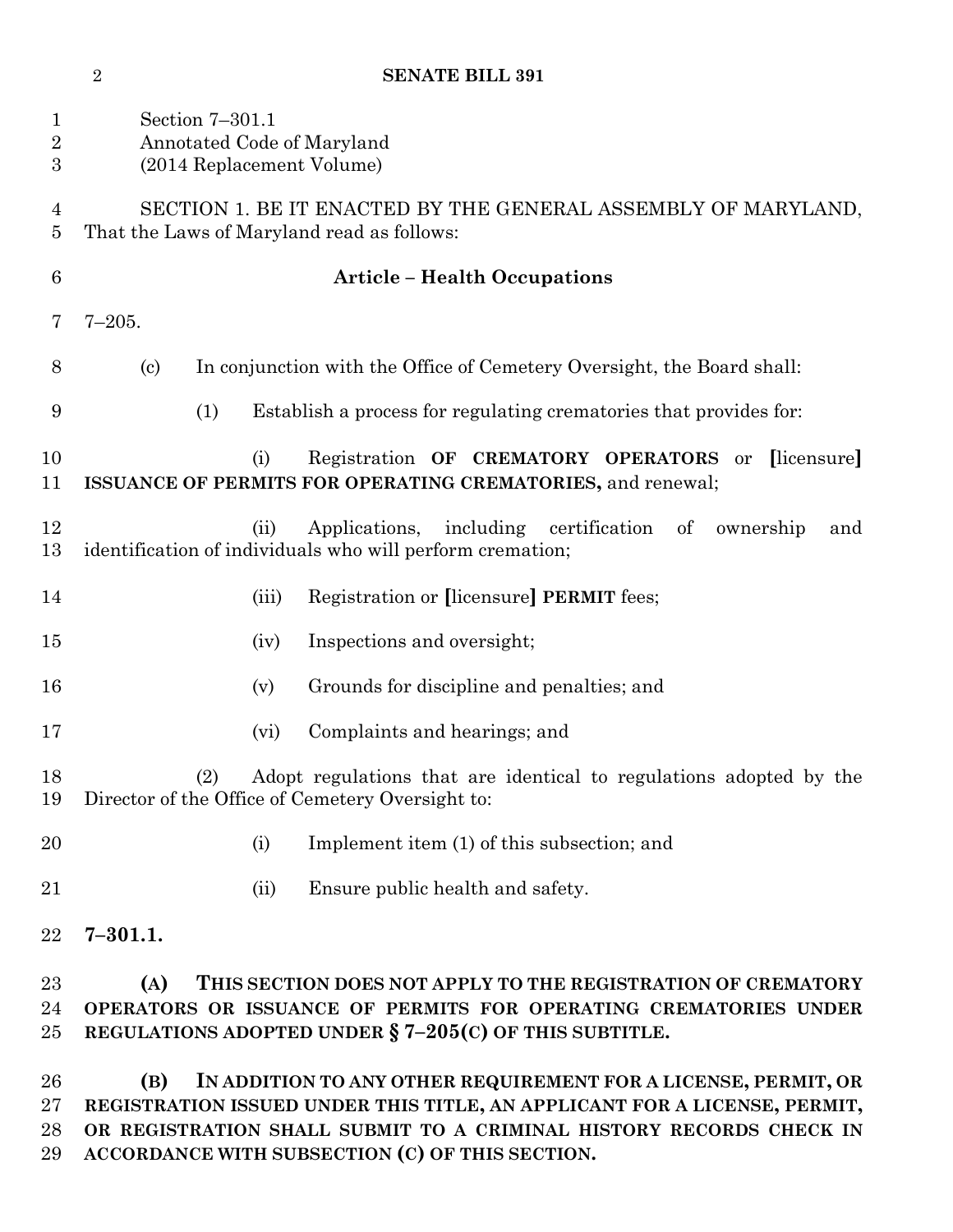**(C) (1) IN THIS SUBSECTION, "CENTRAL REPOSITORY" MEANS THE CRIMINAL JUSTICE INFORMATION SYSTEM CENTRAL REPOSITORY OF THE DEPARTMENT OF PUBLIC SAFETY AND CORRECTIONAL SERVICES.**

 **(2) AS PART OF AN APPLICATION TO THE CENTRAL REPOSITORY FOR A STATE AND NATIONAL CRIMINAL HISTORY RECORDS CHECK, AN APPLICANT SHALL SUBMIT TO THE CENTRAL REPOSITORY:**

 **(I) A COMPLETE SET OF LEGIBLE FINGERPRINTS TAKEN ON FORMS APPROVED BY THE DIRECTOR OF THE CENTRAL REPOSITORY AND THE DIRECTOR OF THE FEDERAL BUREAU OF INVESTIGATION;**

 **(II) THE FEE AUTHORIZED UNDER § 10–221(B)(7) OF THE CRIMINAL PROCEDURE ARTICLE FOR ACCESS TO STATE CRIMINAL HISTORY RECORDS; AND**

 **(III) THE PROCESSING FEE REQUIRED BY THE FEDERAL BUREAU OF INVESTIGATION FOR A NATIONAL CRIMINAL HISTORY RECORDS CHECK.**

 **(3) IN ACCORDANCE WITH §§ 10–201 THROUGH 10–228 OF THE CRIMINAL PROCEDURE ARTICLE, THE CENTRAL REPOSITORY SHALL FORWARD TO THE BOARD AND THE APPLICANT THE CRIMINAL HISTORY RECORD INFORMATION OF THE APPLICANT.**

 **(4) IF AN APPLICANT HAS MADE THREE OR MORE UNSUCCESSFUL ATTEMPTS AT SECURING LEGIBLE FINGERPRINTS, THE BOARD MAY ACCEPT AN ALTERNATE METHOD OF A CRIMINAL HISTORY RECORDS CHECK AS ALLOWED BY THE DIRECTOR OF THE CENTRAL REPOSITORY AND THE DIRECTOR OF THE FEDERAL BUREAU OF INVESTIGATION.**

 **(5) INFORMATION OBTAINED FROM THE CENTRAL REPOSITORY UNDER THIS SECTION:**

- 
- **(I) SHALL BE CONFIDENTIAL;**
- **(II) MAY NOT BE REDISSEMINATED; AND**

 **(III) SHALL BE USED ONLY FOR THE LICENSING, PERMITTING, OR REGISTERING PURPOSES AUTHORIZED BY THIS TITLE.**

 **(6) THE SUBJECT OF A CRIMINAL HISTORY RECORDS CHECK UNDER THIS SECTION MAY CONTEST THE CONTENTS OF THE PRINTED STATEMENT ISSUED**